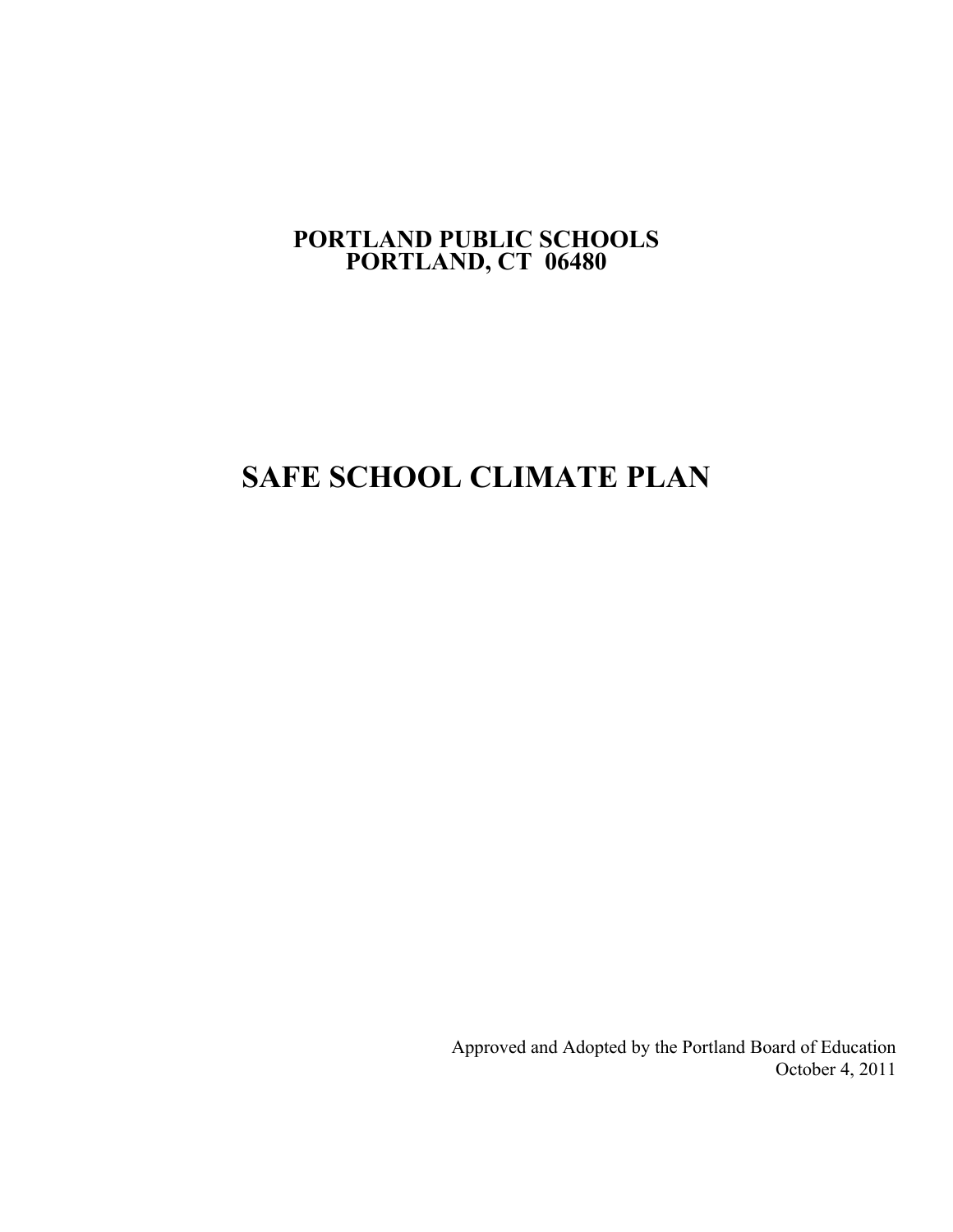# Portland Public Schools Portland, CT 06480

# **Safe School Climate Plan**

# **Purpose/Priority Statement**

The purpose of the Safe School Climate Plan is to promote consistency of approach and to create a climate in which all types of bullying are regarded as unacceptable. Attitudes and practices can contribute to bullying, to lower levels of confidence and lack of achievement.

The following plan, "The Portland Public Schools Safe School Climate Plan (Plan)," addresses the mandated areas of compliance which are required under C.G.S.10-222d as amended by P.A. 11-232. In addition to the following current efforts, the administration, faculty and staff of this District commit to continue to improve, enhance, and update both the Plan and its implementation biennially in order to best serve the students, parents, guardians and the community.

The Board of Education (Board) promotes a secure and safe school climate, conducive to teaching and learning that is free from threat, harassment and any type of bullying behavior. Therefore it shall be the policy of the Board that bullying of a student by another student is prohibited.

# **I. Prohibition Against Bullying**

The Board of Education (Board) prohibits bullying (a) on school grounds, at a school-sponsored or school-related activity, function or program whether on or off school grounds, at a school bus stop, on a school bus or other vehicle owned, leased or used by the Board, or through the use of an electronic device or an electronic mobile device owned, leased or used by the Board, and (b) outside of the school setting if such bullying (i) creates a hostile environment at school for the victim, (ii) infringes on the rights of the victim at school, or (iii) substantially disrupts the education process or orderly operation of a school.

# **II. Definitions**

**"Bullying"** means the repeated use by one or more students of a written, oral or electronic communication, such as cyberbullying, or a physical act or gesture by one or more students repeatedly directed at or referring to another student attending school in the same school district that:

- A. causes physical or emotional harm to such student or damage to such student's property,
- B. places such student in reasonable fear of harm to himself or herself, or of damage to his or her property,
- C. creates a hostile environment at school for such student,
- D. infringes on the rights of such student at school, or
- E. substantially disrupts the education process or the orderly operation of a school.

Bullying shall include, but not be limited to, a written, oral or electronic communication or physical act or gesture based on any actual or perceived differentiating characteristic, such as race, color, religion, ancestry, national origin, gender, sexual orientation, gender identity or expression, socioeconomic status,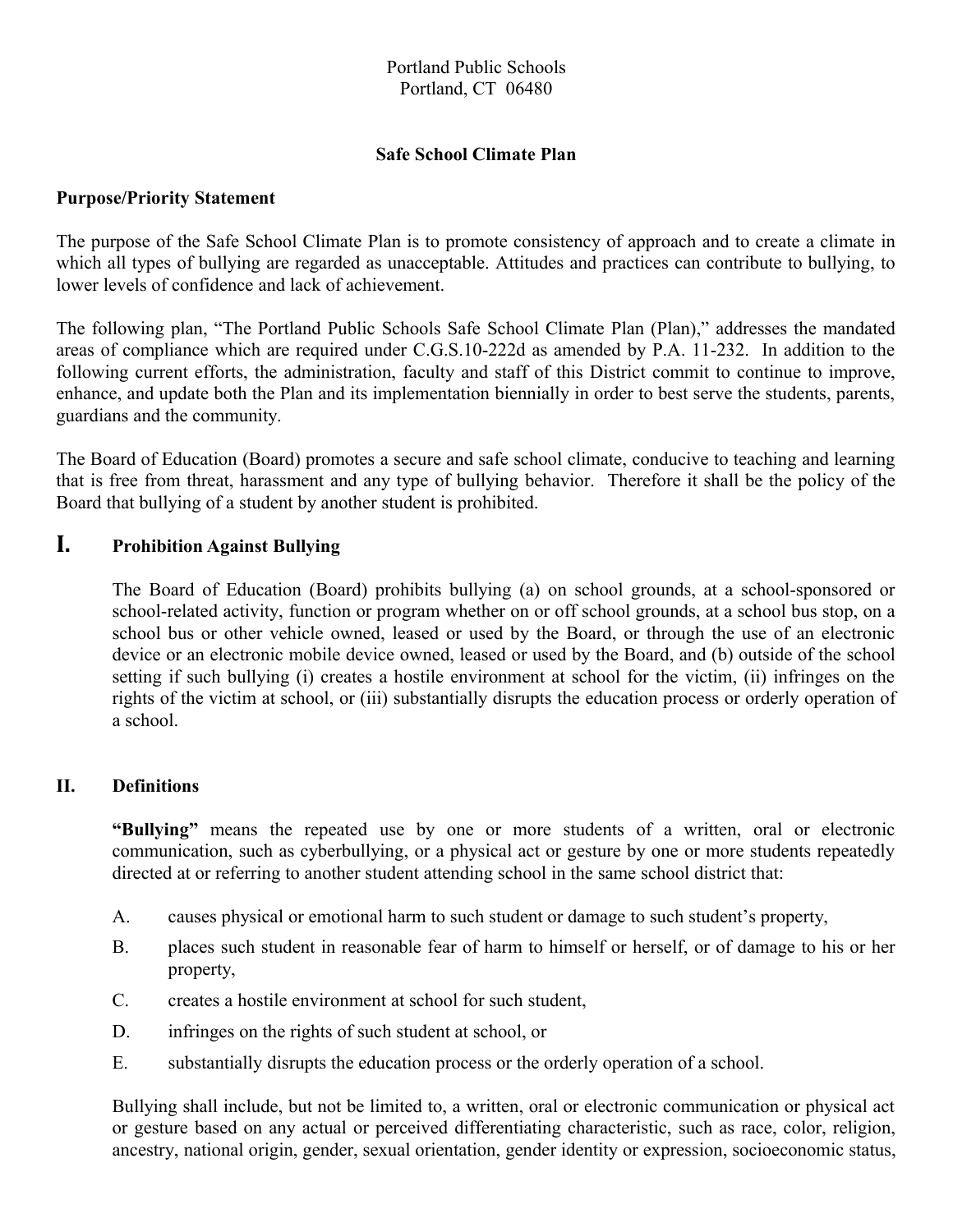academic status, physical appearance, or mental, physical, developmental or sensory disability, or by association with an individual or group who has or is perceived to have one or more of such characteristics. (*The student against whom the activity is directed must be attending school in the same district as the students engaged in the activity.)*

**"Cyberbullying"** means any act of bullying through the use of the Internet, interactive and digital technologies, cellular mobile telephone or other mobile electronic devices or any electronic communications.

**"Mobile electronic device"** means any hand-held or other portable electronic equipment capable of providing data communication between two or more individuals, including, but not limited to, a text messaging device, a paging device, a personal digital assistant, a laptop computer, equipment that is capable of playing a video game or a digital video disk, or equipment on which digital images are taken or transmitted.

**"Electronic communication"** means any transfer of signs, signals, writing, images, sounds, data or intelligence of any nature transmitted in whole or in part by a wire, radio, electromagnetic, photoelectronic or photo-optical system.

**"Hostile environment"** means a situation in which bullying among students is sufficiently severe or pervasive to alter the conditions of the school climate.

**"Outside of the school setting"** means at a location, activity or program that is not school related, or through the use of an electronic device or a mobile electronic device that is not owned, leased or used by a local or regional board of education.

**"School employee"** means (a) a teacher, substitute teacher, school administrator, school Superintendent, guidance counselor, psychologist, social worker, nurse, physician, school paraprofessional or coach employed by a local or regional Board of Education or working in a public elementary, middle or high school; or (b) any other individual who, in the performance of his or her duties, has regular contact with students and who provides services to or on behalf of students enrolled in a public elementary, middle or high school, pursuant to a contract with the local or regional Board of Education.

**"School climate"** means the quality and character of school life with a particular focus on the quality of the relationships within the school community between and among students and adults. (*It is based on people's experiences of school and reflects norms, goals, values, interpersonal relationships, teaching and learning practices and organizational structures.)* 

# **III. Reporting and Responding to Bullying and Retaliation (Complaint Process)**

#### **A. Publication of the Prohibition against Bullying and Related Procedures**

The prohibition against bullying shall be publicized by including the following statement in the student handbook of each of the district schools:

"Bullying behavior by any student in the Portland Public Schools is strictly prohibited, and such conduct may result in disciplinary action, including suspension and/or expulsion from school. "Bullying" means the repeated use by one or more students of a written, oral or electronic communication, such as cyberbullying, directed at or referring to another student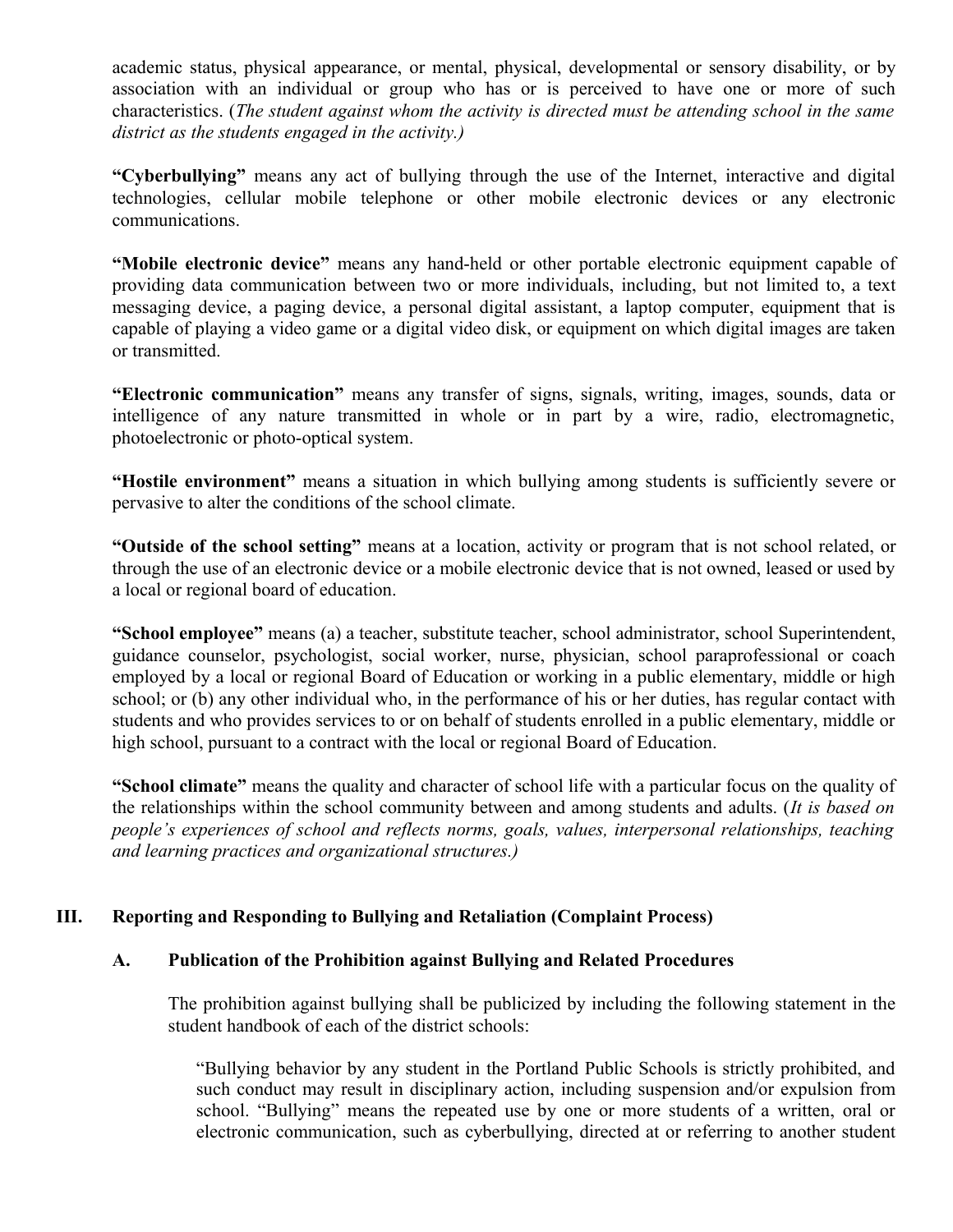attending school in the same school district or a physical act or gesture by one or more students repeatedly directed at another student attending school in the same district that:

- A. causes physical or emotional harm to such student or damage to such student's property,
- B. places such student in reasonable fear of harm to himself or herself, or of damage to his or her property,
- C. creates a hostile environment at school for such student,
- D. infringes on the rights of such student at school, or
- E. substantially disrupts the education process or the orderly operation of a school.

Bullying shall include, but not be limited to, a written, verbal or electronic communication or physical act or gesture based on any actual or perceived differentiating characteristic, such as race, color, religion, ancestry, national origin, gender, sexual orientation, gender identity or expression, socioeconomic status, academic status, physical appearance, gender identity, or physical mental, developmental or sensory disability, or by association with an individual or group who has or is perceived to have one or more of such characteristics.

Students who engage in any act of bullying, on school grounds, at a school-sponsored or schoolrelated activity, function or program whether on or off school grounds, at a school bus stop, on a school bus or other vehicle owned, leased or used by the Board of Education, or through the use of an electronic device or an electronic mobile device owned, leased or used by the Board of Education, and outside of the school setting if such bullying:

- 1. creates a hostile environment at school for the victim,
- 2. infringes on the rights of the victim at school, or
- 3. substantially disrupts the education process or the orderly operation of a school,

Students and/or parents may file verbal or written complaints concerning suspected bullying behavior, and students shall be permitted to anonymously report acts of bullying to school employees. Any report of suspected bullying behavior will be promptly reviewed. If acts of bullying are verified, prompt disciplinary action may be taken against the perpetrator, consistent with his/her rights of due process. Board policy and regulation (Plan) #5131.911 set forth this prohibition and the related procedures in detail, and are available to students and their parents/guardians upon request.

# **B. Appropriate School Personnel**

All school employees are charged with the responsibility of taking reports of bullying or if witnessing acts of bullying to notify the Safe School Climate Specialist or another administrator when the Safe School Climate Specialist is not available. Reports shall be appropriately investigated by the Safe School Climate Specialist or another administrator when the Safe School Climate Specialist is not available.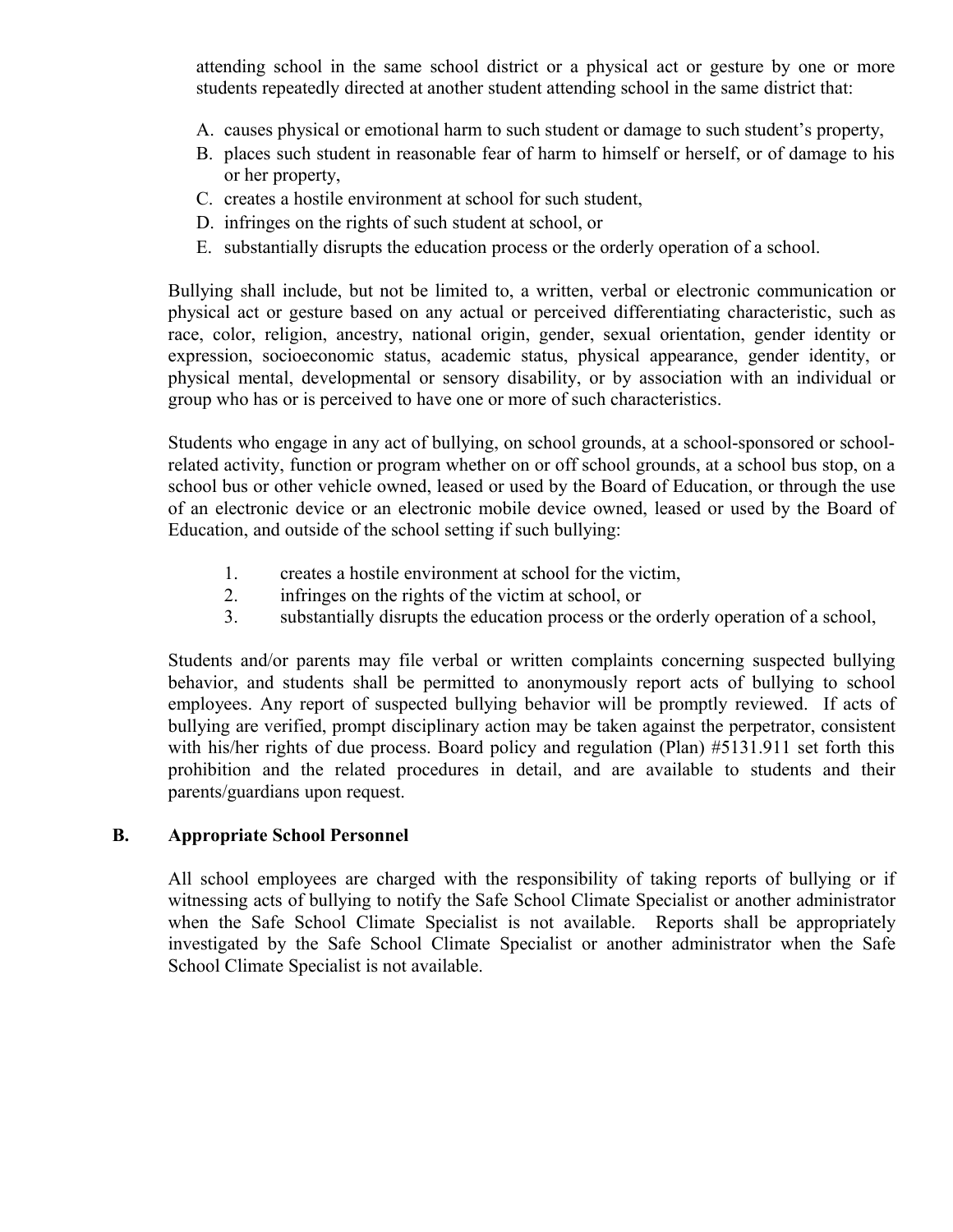# **District Safe School Climate Coordinator**

For the school year commencing July 1, 2012, and each school year thereafter, the Superintendent of Schools shall appoint, from among existing District staff, a District Safe School Climate Coordinator.

The Coordinator shall:

- 1. Implement the District's safe school climate plan;
- 2. Collaborate with safe school climate specialists, the Board, and the Superintendent to prevent, identify, and respond to bullying in District schools;
- 3. Provide data and information derived from the safe school climate assessments, in collaboration with the Superintendent, to the Department of Education; and
- 4. Meet with the safe school climate specialists at least twice during the school year to discuss bullying issues in the district and make recommended changes to the District's safe school climate plan.

#### **Safe School Climate Specialist**

For the school year commencing July 1, 2012, and each school year thereafter, each school Principal shall serve, or designate someone to serve, as the Safe School Climate Specialist for the school.

The Specialist in each school shall:

- 1. Investigate or supervise the investigation of reported acts of bullying in the school in accordance with the District's Safe School Climate Plan;
- 2. Collect and maintain records of reports and investigations of bullying in the school; and
- 3. Act as the primary school official responsible for preventing, identifying and responding to bullying reports in the school.

### **C. Annual Notification of the Complaint Process**

The process by which students may make formal, informal, and anonymous complaints as set forth below shall be publicized annually in the student handbook of each of the District schools. In addition, this Safe School Climate Plan shall be placed on the District website and the website of each school.

#### **D. Formal Written Complaints**

Students and/or their parents or guardians may file written reports of conduct that they consider to be bullying. Such written reports shall be reasonably specific as to the actions giving rise to the suspicion of bullying, including time and place of the conduct alleged, the number of such incidents, the target of such suspected bullying, and the names of any potential student or staff witnesses. Such reports may be filed with any school employee, and they shall be promptly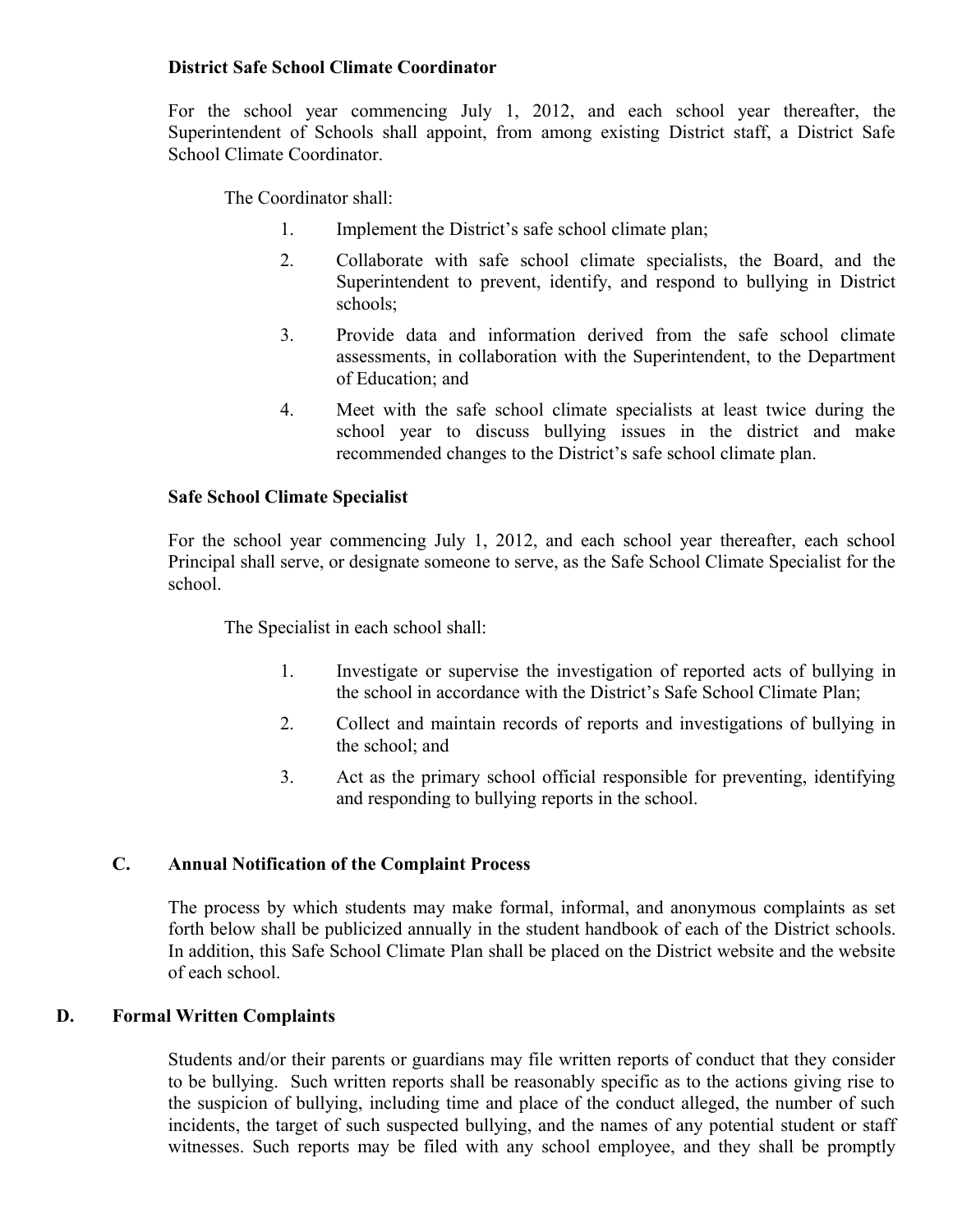forwarded to the Safe School Climate Specialist or another school administrator, if the Safe School specialist is unavailable, for review and action in accordance with Section IV below.

#### **E. Informal/Verbal Complaints by Students**

Students may make an informal complaint of conduct that they consider to be bullying by verbal report to the Safe School Climate Specialist, or to any school employee, as defined, or administrator. Such informal complaints shall be reasonably specific as to the actions giving rise to the suspicion of bullying, including time and place of the conduct alleged, the number of such incidents, the target of such suspected bullying, and the names of any potential student or staff witnesses. A school employee, or administrator or the Safe School Climate Specialist who receives an informal complaint shall promptly reduce the complaint to writing, including the information provided. Such written report by the school employee, administrator, if not the Safe School Climate Specialist, shall be promptly forwarded to the Building Principal for review and action in accordance with Section IV below.

#### **F. Anonymous Complaints**

Students who make informal complaints as set forth above may request that their name be maintained in confidence by the school employee who receives the complaint. Should anonymity be requested, the Safe School Climate Specialist, if not the Principal or his/her designee, shall meet with the student to review the request for anonymity and the impact that maintaining anonymity of the complaint may have on the investigation of the complaint and/or possible remedial action. At such meeting, the student shall be given the choice as to whether to maintain the anonymity of the complaint. Anonymous complaints shall be reviewed and reasonable action will be taken to address the situation, to the extent such action may be taken that (1) does not disclose the source of the complaint, and (2) is consistent with the due process rights of the student(s) alleged to have committed acts of bullying. No disciplinary action shall be taken solely on the basis of an anonymous report.

#### **IV. Staff Responsibilities and Intervention Strategies**

#### **A. Teachers and Other School Staff**

School employees who witness acts of bullying, as defined above, or who receive reports of bullying shall promptly notify the Safe School Climate Specialist or another school administrator if the Safe School Climate Specialist is unavailable, not later than one school day after such employee witnesses or receives a report of bullying. A written report must be filed not later than two school days after making such an oral report concerning the events witnessed or reported.

School employees who receive student or parent reports of suspected bullying shall promptly notify the Safe School Climate Specialist of such report(s). If the report is a formal, written complaint, such complaint shall be forwarded promptly (no later than the next school day) to the Safe School Climate Specialist or another school administrator if the Safe School Climate Specialist is unavailable. If the report is an informal complaint by a student that is received by a school employee, he or she shall prepare a succinct written report of the informal complaint, which shall be forwarded promptly (no later than the next school day) to the Safe School Climate Specialist or another school administrator if the Safe School Climate Specialist is unavailable. If the report is an informal complaint by a student that is received by a school employee, this employee shall verbally report the matter to the Safe School Climate Specialist not later than the next school day.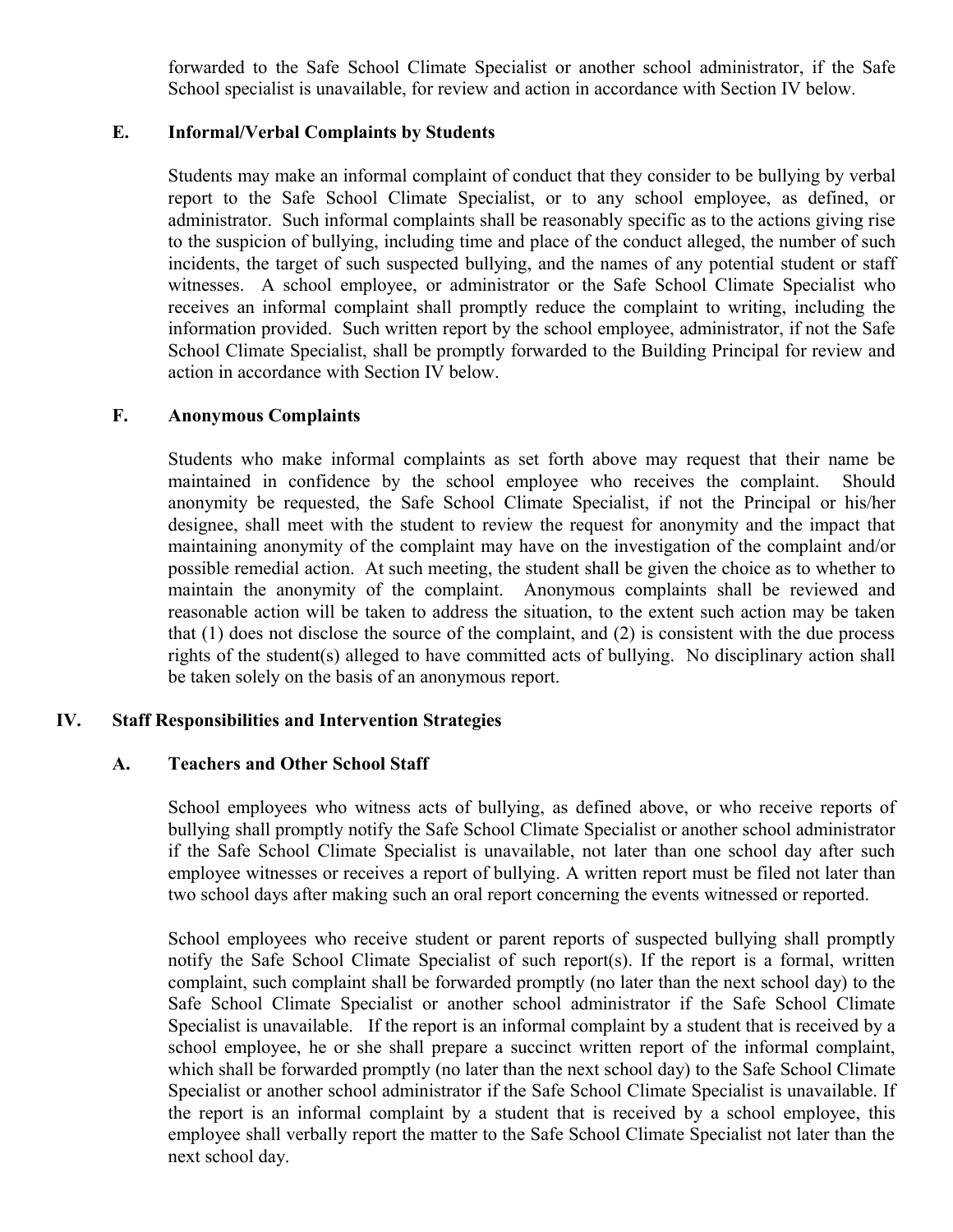# **IV. Staff Responsibilities and Intervention Strategies** (continued)

# **A. Teachers and Other School Staff** (continued)

In addition to addressing both informal and formal complaints, school employees and other are encouraged to address the issue of bullying in other interactions with students. Teachers and other professionals may find opportunities to educate students about bullying and help eliminate bullying behavior through class discussions, counseling, and reinforcement of sociallyappropriate behavior. All school employees including teachers and other professional employees should intervene promptly whenever they observe student conduct that has the purpose or effect of ridiculing, humiliating or intimidating another student, even if such conduct does not meet the formal definition of "bullying."

#### **B. Responsibilities of the Safe School Climate Specialist**

# **1. Investigation**

The Safe School Climate Specialist shall be promptly notified of any formal or informal complaint of suspected bullying received by any school employee. The Safe School Climate Specialist shall investigate or supervise the investigation of reported acts of bullying in the school in accordance with the District's Safe School Climate Plan. All such complaints shall be investigated promptly. The investigation must be completed promptly after the receipt by the Safe School Climate Specialist of any written report. In order to allow the District to adequately investigate all formal complaints, the parent of the student suspected of being bullied must complete a consent form that allows their District to release that student's name to those third parties who the District contacts as part of its investigation of that complaint with regard to the investigation of informal complaints, the parent of the student suspected of being bullied must complete the abovereferenced consent form so long as that student has not requested anonymity.

A written report of the investigation shall be prepared when the investigation is complete. Such report shall include findings of fact, a determination of whether acts of bullying were verified, and, when acts of bullying are verified, a recommendation for intervention, including disciplinary action. Where appropriate, written witness statements shall be attached to the report.

#### **IV. Staff Responsibilities and Intervention Strategies** (continued)

# **B. Responsibilities of the Safe School Climate Specialist** (continued)

#### **1. Investigation**

The school shall notify parents or guardians of all students involved in a verified act of bullying not later than forty-eight (48) hours after the completion of the investigation. The notice shall be simultaneously mailed to the parent/guardian with whom the student primarily resides and in the case of a divorced/split situation, to the other parent/guardian if requested. The notice must describe the school's response, measures being taken by the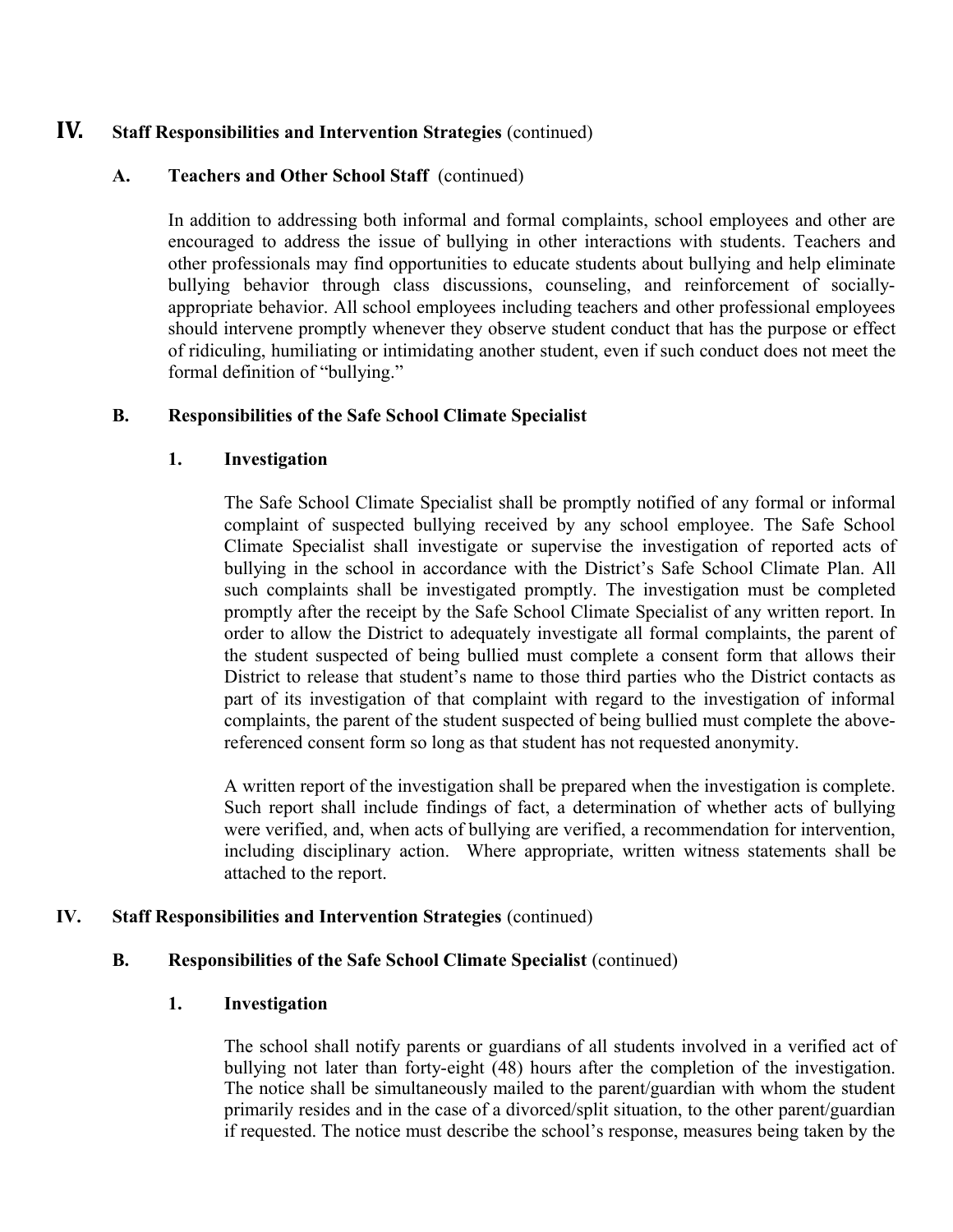school to ensure the safety of the students against whom such act was directed, and any consequences that may result from further acts of bullying.

Notwithstanding the foregoing, when a student making an informal complaint has requested anonymity, the investigation of such complaint shall be limited as is appropriate in view of the anonymity of the complainant. Such limitation of investigation may include restricting action to a simple review of the complaint (with or without discussing it with the alleged perpetrator), subject to receipt of further information and/or the withdrawal by the complaining student of the condition that his/her report be anonymous.

#### **2. Remedial Actions**

Verified acts of bullying shall result in intervention by the Building Principal or his/her designee that is intended to address the acts of the perpetrator and the needs of the victim and to assure that the prohibition against bullying behavior is enforced, with the goal that any such bullying behavior will end as a result.

Bullying behavior can take many forms and can vary dramatically in how serious it is, and what impact it has on the victim and other students. Accordingly, there is no one prescribed response to verified acts of bullying. While conduct that rises to the level of "bullying" as defined above will generally warrant disciplinary action against the perpetrator of such bullying, whether and to what extent to impose disciplinary action (detention, in-school suspension; suspension or expulsion) is a matter for the professional discretion of the Building Principal (or responsible program administrator or his/her designee.) The following sets forth possible interventions for building principals to enforce the Board's prohibition against bullying. No disciplinary action may be taken solely on the basis of an anonymous complaint.

The following sets forth permissible interventions for building principals (or other responsible program administrators) to enforce the Board's prohibition against bullying.

#### **a. Non-disciplinary Interventions**

When verified acts of bullying are identified early and/or when such verified acts of bullying do not reasonably require a disciplinary response, students may be counseled as to the definition of bullying, its prohibition, and their duty to avoid any conduct that could be considered bullying.

If a complaint arises out of conflict between students or groups of students, peer mediation may be considered. Special care, however, is warranted in referring such cases to peer mediation. A power imbalance may make the process intimidating for the victim and therefore inappropriate. In such cases, the victim should be given additional support. Alternatively, peer mediation may be deemed inappropriate to address the concern.

In any instance in which bullying is verified, the building Principal (or other responsible program administrator) shall invite the parents or guardians of the student against whom such act was directed, and the parents or guardians of a student who commits any verified act of bullying, to a meeting to communicate to such parents or guardians the measures being taken by the school to ensure the student's safety and to prevent further acts of bullying. In the discretion of the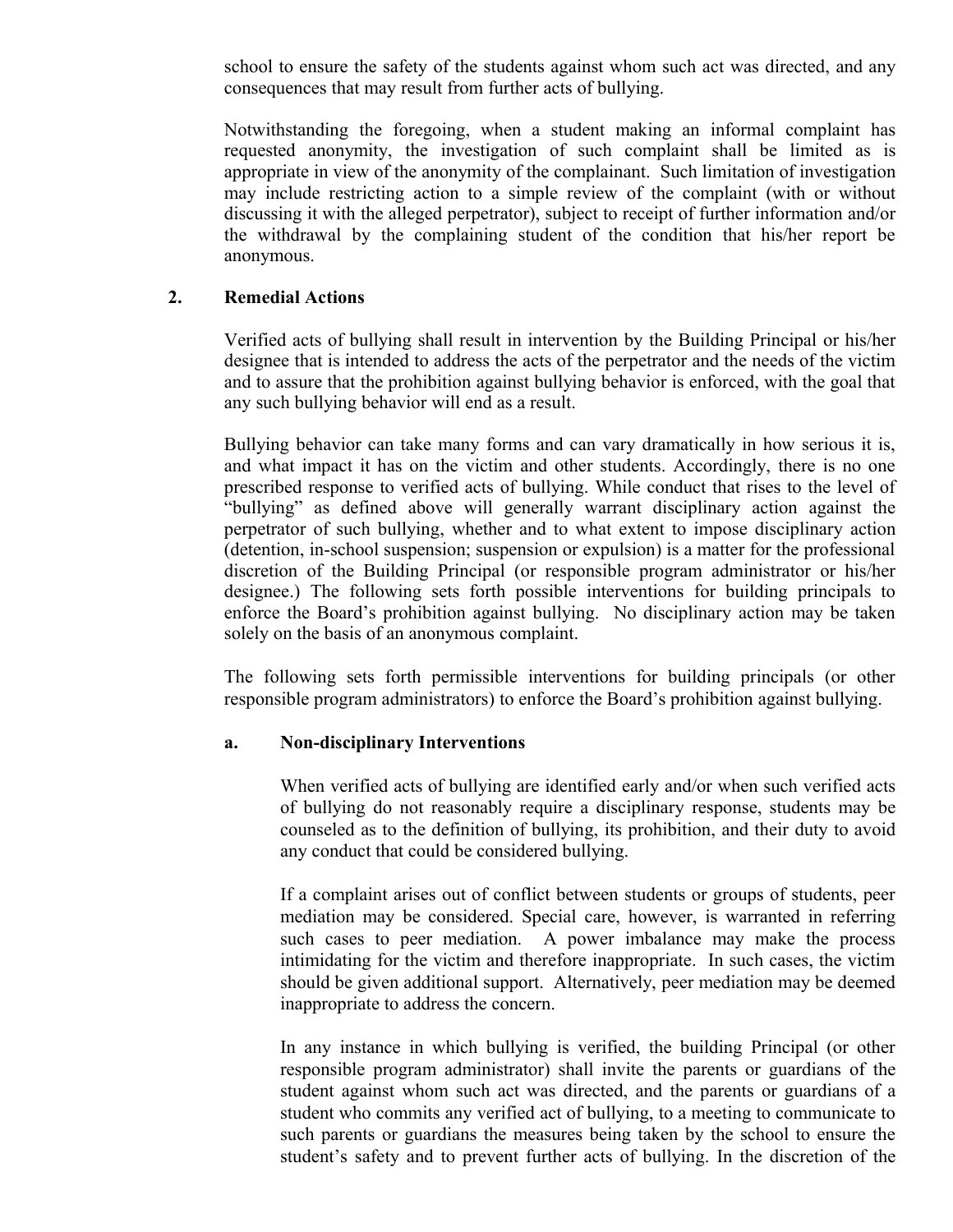building Principal or other responsible program administrator, the meeting(s) described in this section may be held jointly or separately. (The SDE recommends such meetings to be separate)

# **b. Disciplinary Interventions**

When acts of bullying are verified and a disciplinary response is warranted, students are subject to the full range of disciplinary consequences. Anonymous complaints that are not otherwise verified, however, shall not be the basis for disciplinary action.

In-school suspension and suspension may be imposed only after informing the accused perpetrator of the reasons for the proposed suspension and giving him/her an opportunity to explain the situation, in accordance with the Board's Student Discipline policy.

Expulsion may be imposed only after a hearing before the Board of Education, a committee of the Board or an impartial hearing officer designated by the Board of Education in accordance with Board policy. This consequence shall be reserved for serious incidents of bullying and/or when past interventions have not been successful in eliminating bullying behavior.

# **c. Interventions for Bullied Students**

The Safe School Climate Specialist/Building Principal (or other responsible program administrator) or his/her designee shall intervene in order to address repeated incidents of bullying against a single individual. Intervention strategies for a bullied student may include the following:

- Counseling;
- Increased supervision and monitoring of student to observe and intervene in bullying situations;
- Encouragement of student to seek help when victimized or witnessing victimization;
- Peer mediation where appropriate.

# **3. General Prevention and Intervention Strategies**

In addition to the prompt investigation of complaints of bullying and direct intervention when acts of bullying are verified, other District actions may ameliorate any potential problem with bullying in school or at school-sponsored activities. A focus will be placed on district and school efforts to improve school climate based upon the National School Climate Standards.

While no specific action is required and school needs for such interventions may vary from time to time, the following list of potential intervention strategies shall serve as a resource for administrators, teachers and other professional staff members in each school:

a. Implementation of a positive behavioral interventions and supports process or another evidence-based model approach for safe school climate or for the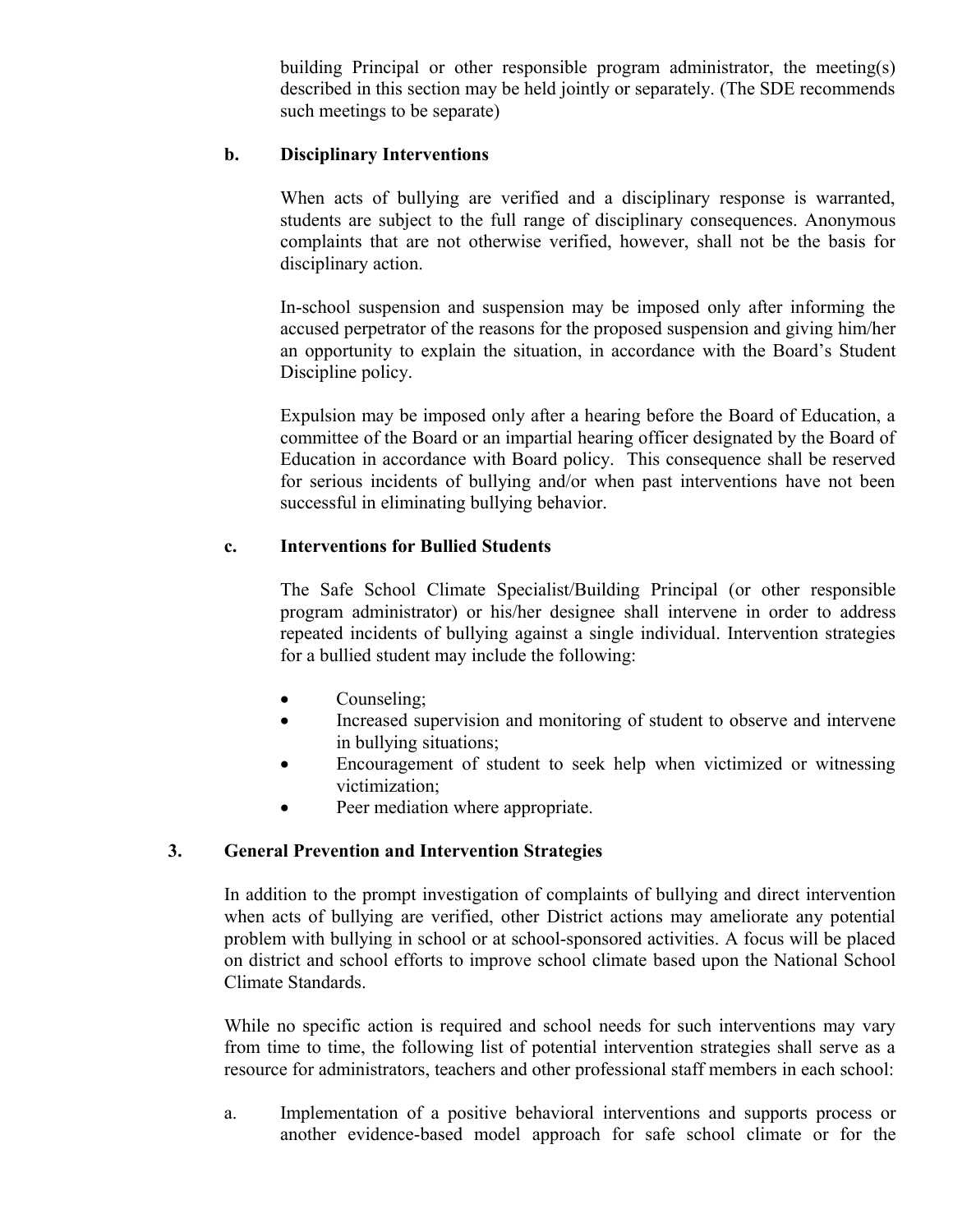prevention of bullying, including any such program identified by the Department of Education;

- b. A safe school climate assessment on or after July 1, 2012 and biennially thereafter to determine the prevalence of bullying. Such assessments may include, in addition to those approved and disseminated by the State Department of Education, in collaboration with CAS, the National School climate Standards Self-Assessment Tool' and the Connecticut State Department of Education's "Improving School climate Team Rubic;"
- c. Establishment by the school Principal of a Safe School Climate Committee in each District school or the designation of an existing committee that is responsible for fostering a safe school climate and addressing issues related to bullying in the school.

The Safe School Climate Committee shall:

- 1. Receive copies of completed reports following investigations of bullying;
- 2. Identify and address patterns of bullying among students in the school;
- 3. Review and amend school policies relating to bullying;
- 4. Review and make recommendation to the District Safe School Climate Coordinator regarding the District's Safe Climate Plan based on issues and experiences specific to the school;
- 5. Educate students, school employees and parents and guardians of students on issues relating to bullying;
- 6. Collaborate with the District Safe School Climate Coordinator in the collection of data regarding bullying; and
- 7. Perform any other duties as determined by the School Principal that are related to the prevention, identification and response to school bullying for the school.

Parent members of the Safe School Climate Committee are excluded from activities #1 and #2 above and from any other committee activities that may compromise student confidentiality.

- d. Adequate adult supervision of outdoor areas, hallways, the lunchroom and other specific areas where bullying is likely to occur;
- e. Inclusion of grade-appropriate bullying education and prevention curricula in kindergarten through high school;
- f. Individual interventions with the perpetrator, parents and school employees, and interventions with the bullied student, parents and school employees;
- g. School-wide training related to safe school climate;
- h. Promotion of parent involvement in bullying prevention through individual or team participation in meetings, trainings and individual interventions;
- i. Respectful responses to bullying concerns raised by students, parents or staff;
- j. Planned professional development programs addressing bully/victim problems;
- k. Student peer training, education and support. Use of peers to help ameliorate the plight of victims and include them in group activities;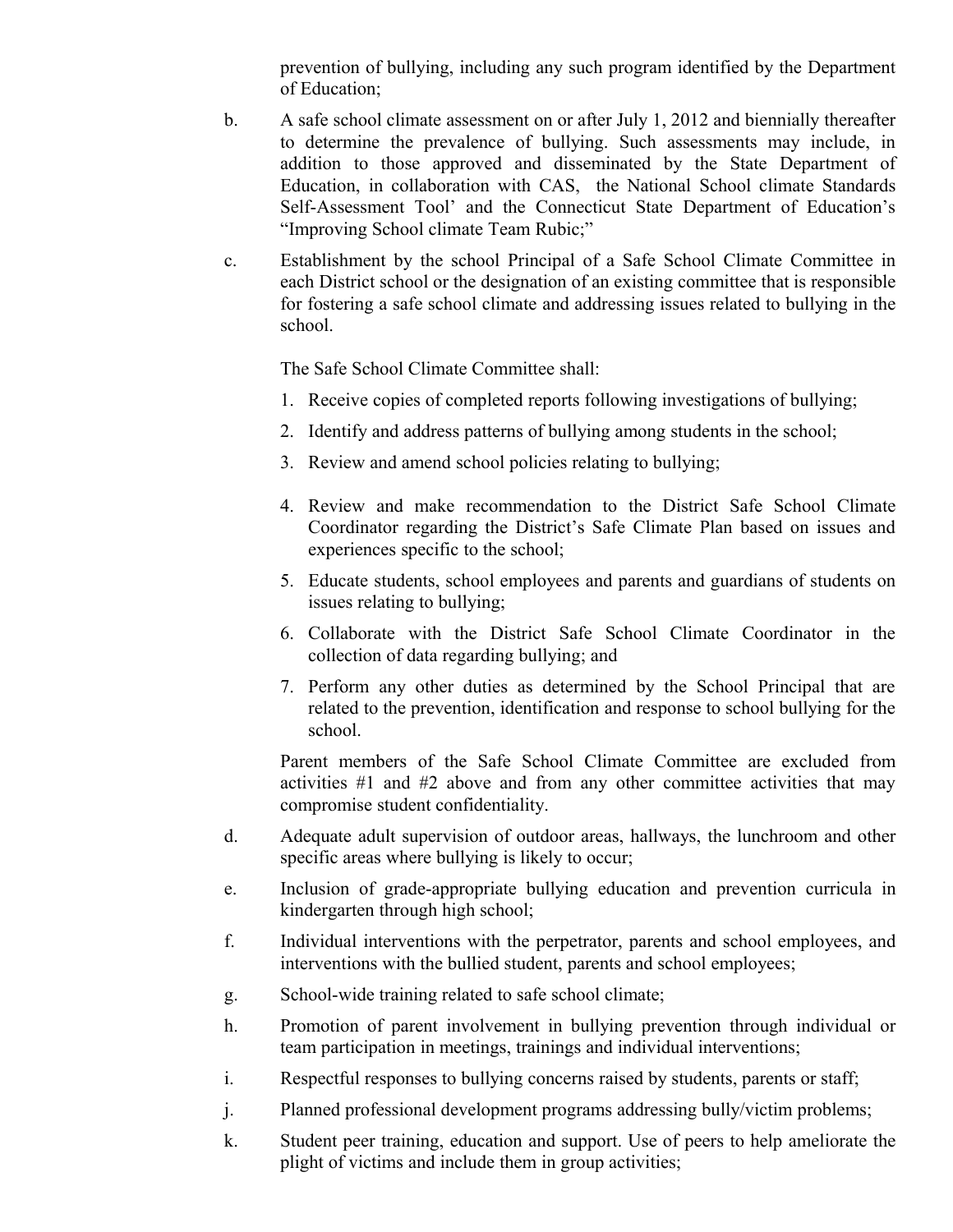- l. Avoidance of sex-role stereotyping (e.g., males need to be strong and tough);
- m. Continuing awareness and involvement on the part of staff and parents with regards to prevention and intervention strategies;
- n. Modeling by all school employees of positive, respectful, and supportive behavior toward students;
- o. Creating a school atmosphere of team spirit and collaboration that promotes appropriate social behavior by students in support of others;
- p. Employing classroom strategies that instruct students how to work together in a collaborative and supportive atmosphere.

# **V. Reporting Obligations**

# **A. Report to the Parent or Guardian of the Perpetrator**

If after investigation, acts of bullying by a specific student are verified, not later than forty-eight (48) hours after the completion of the investigation, the Building Principal/Safe School Climate Specialist or his/her designee shall notify the parent or guardian of the perpetrator in writing of that finding. If disciplinary consequences are imposed against such student, a description of such discipline shall be included in such notification. In addition, the school shall invite the parent/guardian of a student who commits any verified act of bullying (after the completion of the investigation) to a meeting to communicate to the parents/guardians the measures being taken by the school to ensure the safety and measures being taken by the school to ensure the student's safety and to prevent further acts of bullying. Records will be maintained by the School Principal/Safe School Climate Specialist of the bullying reports, subsequent investigations and parental/guardian meetings.

#### **B. Reports to the Targeted Student and his/her Parent or Guardian**

If after investigation, acts of bullying against a specific student are verified, the Building Principal/Safe Climate Specialist or his/her designee shall notify the parent or guardian of the victim of such finding, not later than forty-eight (48) hours after the completion of the investigation. In providing such notification, care must be taken to respect the statutory privacy rights of the perpetrator of such bullying. The specific disciplinary consequences imposed on the perpetrator, as reflected in the student's educational records, shall not be disclosed to the parents or guardian of the victim, except as provided by law (e.g., court order/subpoena). In addition, the school shall invite the parent/guardian of the student against whom the verified act of bullying was directed, after the completion of the investigation, to a meeting to communicate to the parents/guardians the measures being taken by the school to ensure the safety and measures being taken by the school to ensure the targeted student's safety and to prevent further acts of bullying. Records will be maintained by the School Principal/Safe School Climate Specialist of the bullying reports, subsequent investigations and parental/guardian meetings.

Notices shall be simultaneously mailed to the parent/guardian with whom the student primarily resides and the other parent/guardian if requested. This mailing requirement shall be in effect for as long as the student attends the school in which the original request is made.

# **C. List of Verified Acts of Bullying**

The Principal/Safe School Climate Specialist of each school shall establish a procedure to document and maintain records relating to reports and investigations of bullying in such school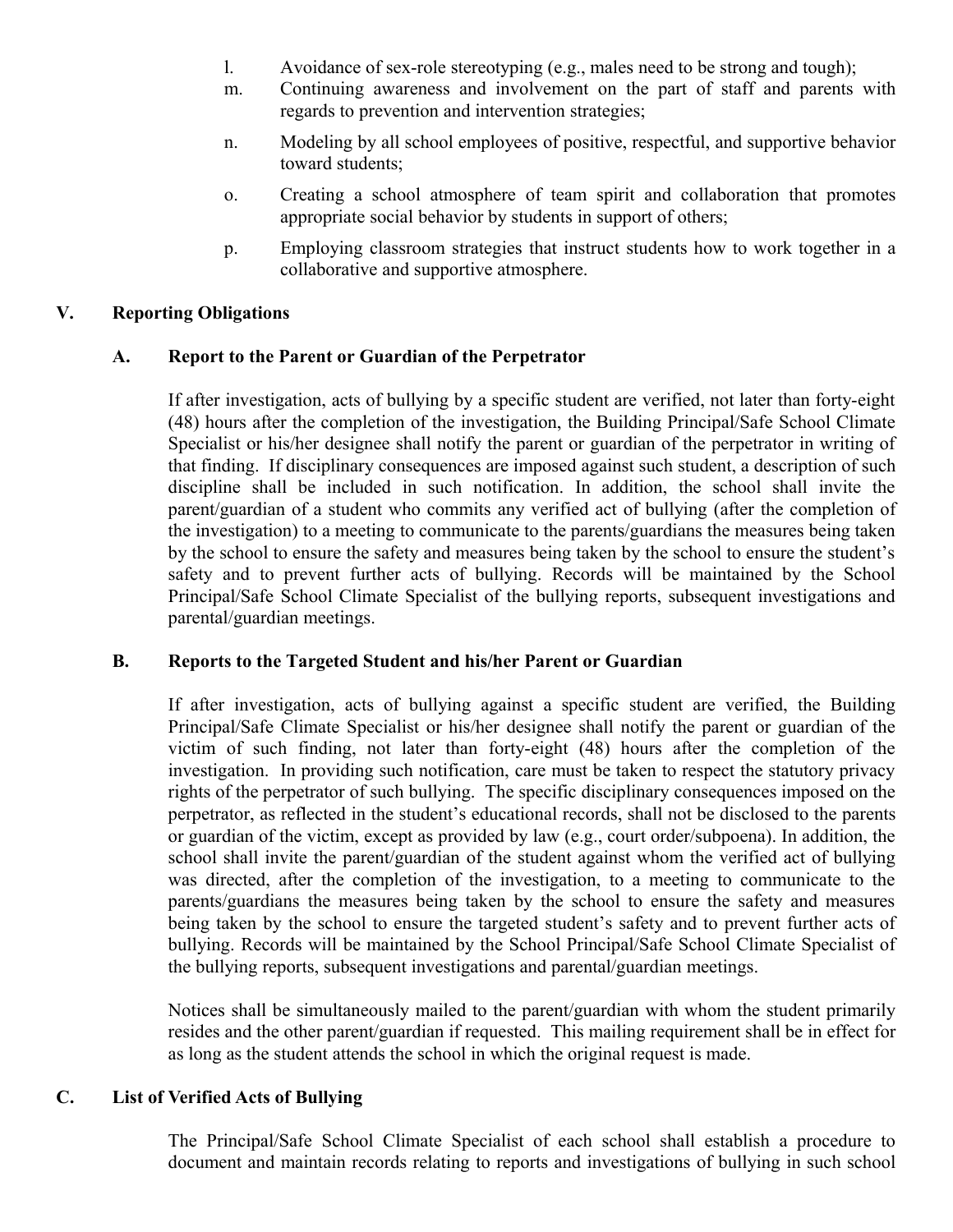and maintain a list of the number of verified acts of bullying in the school, and this list shall be available for public inspection upon request. The list shall be reported annually to the Department of Education in such manner as prescribed by the Commissioner of Education. Given that any determination of bullying involves repeated acts over time, each report prepared in accordance with Section III (1) above that includes verified acts of bullying shall be tallied as one verified act of bullying unless the specific actions that are the subject of the report involve separate and distinct acts of bullying. The list shall be limited to the number of such verified acts of bullying in the school, and it shall not set out the particulars of each verified act, including but not limited to any personally identifiable student information, which is confidential information by law.

### **VI. Prohibition against Discrimination and Retaliation**

# **A. Safety**

Discrimination and/or retaliation against any person who reports bullying, provides information during an investigation of an act of bullying, or witnesses or has reliable information about bullying is prohibited.

The continuation and perpetuation of bullying of a student through the dissemination of hurtful or demeaning material by any other student is prohibited.

The District will not tolerate any unlawful or disruptive behavior, including any form of bullying, cyberbullying, discrimination or retaliation in our school buildings, on school grounds, or in school related activities. All reports and complaints of bullying, cyberbullying, discrimination and retaliation will be investigated promptly and prompt action will be taken to end that behavior and restore the student's against whom such bullying was directed (target's) sense of safety. This commitment is to be supported in all aspects of the school community, including curricula, instructional programs, staff development, extracurricular activities, and parent/guardian involvement.

The Principal/Safe School Climate Specialist or designee will consider what adjustments, if any are needed in the school environment to enhance the student against whom such bullying was directed a sense of safety and that of others as well. One strategy that the Principal/Safe School climate specialist or designee may use is to increase adult supervision at transition times and in locations where bullying is known to have occurred or is likely to occur.

The Principal/Safe School Climate Specialist will implement appropriate strategies for protecting from bullying or retaliation a student who has reported bullying or retaliation, a student who has witnessed bullying or retaliation, a student who provides information during an investigation, or a student who has reliable information about a reported act of bullying or retaliation.

Within a reasonable period of time following the determination and the ordering of remedial and/or disciplinary action, the Principal/Safe School climate Specialist or designee will contact the victim to determine whether there has been a recurrence of the prohibited conduct and whether additional supportive measures are needed. If determined necessary, the Principal/Safe School Climate Specialist will work with appropriate school staff to implement them immediately.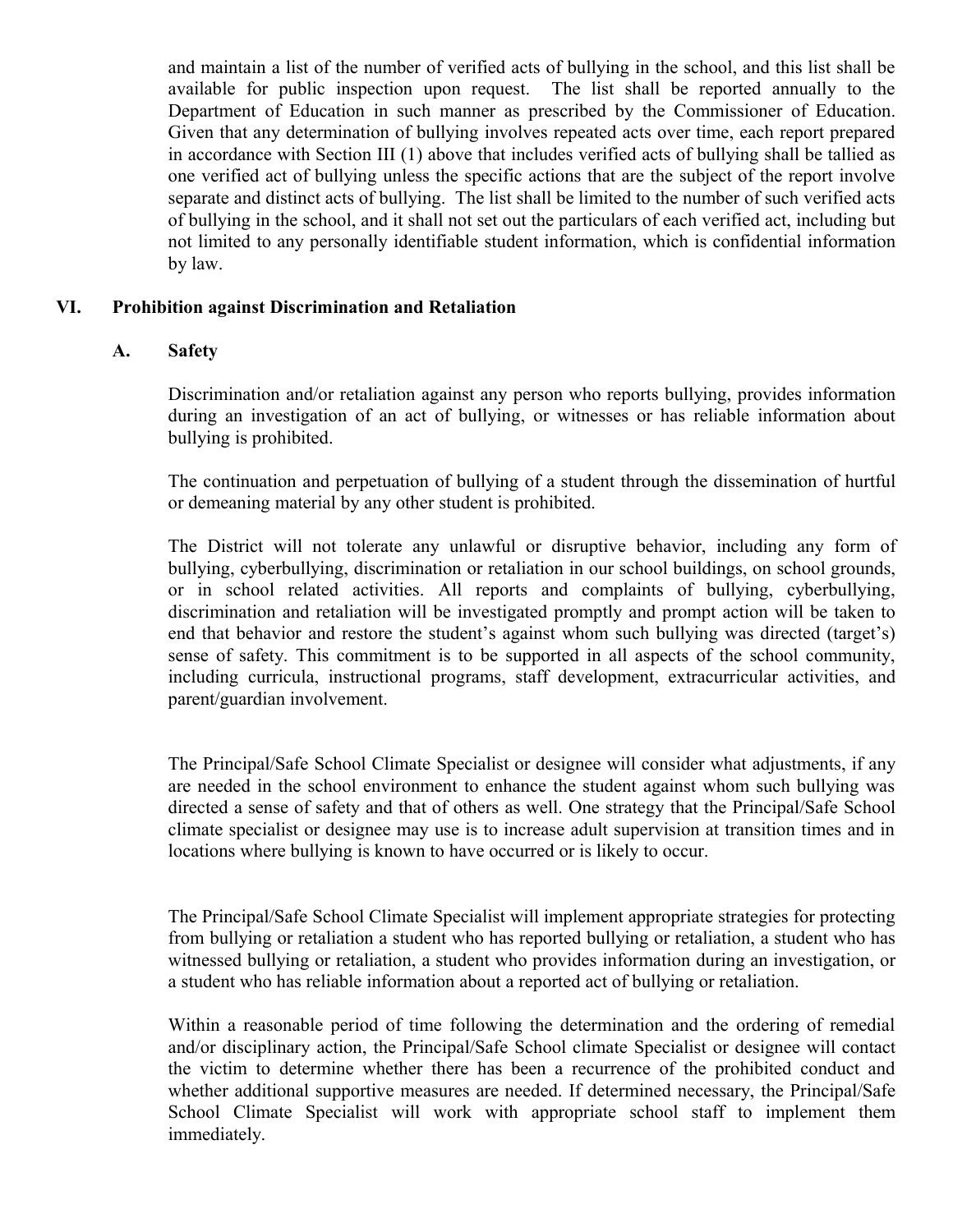# **B. Law Enforcement Notification**

The School Principal or his/her designee shall notify the appropriate local law enforcement agency when such Principal or the Principal's designee believes any acts of bullying constitute criminal conduct.

# **VII. Training Requirements for School Staff**

- A. Certified staff of the District shall be provided in-service training on the prevention, identification and response to school bullying and the prevention of and response to youth suicide.
- B. Beginning teachers shall satisfactorily complete instructional modules as required by C.G.S. 10-145a which shall include a module in classroom management and climate, which shall include training regarding the prevention, identification, and response to school bullying and the prevention of and response to youth suicide.
- C. Non-certified staff of the District will participate in annual training to be provided, within available appropriations, by the Connecticut State Department of Education. The training may be presented in person by mentors, offered in state-wide workshops, or through on-line courses. Such training may include, but is not limited to:
	- 1. Developmentally appropriate strategies to prevent bullying among students in school and outside the school setting,
	- 2**.** Developmentally appropriate strategies for immediate and effective interventions to stop bullying,
	- 3**.** Information regarding the interaction and relationship between students committing acts of bullying, students against whom such acts of bullying are directed and witnesses of such acts of bullying,
	- 1. Research findings on bullying, such as information about the types of students who have been shown to be at-risk for bullying in the school setting,
	- 2. Information about the incidence and nature of cyberbullying as defined in C.G.S. 10-222d, or
	- 3. Internet safety issues as they relate to cyberbullying.

#### **VIII. Notification Requirements**

- A. A copy of this District's Safe School Climate Plan shall be provided in written or electronic format to all District employees annually at the beginning of each school year.
- B. The District's Safe School Climate Plan shall be made available on the Board's website and on the website of each individual school with the District. Such posting shall occur within thirty (30) days of the approval of such plan by the Board*.*
- C. The District's Safe School Climate Plan shall be included in the District's publication of the rules, procedures and standards of conduct for schools and in all student handbooks.